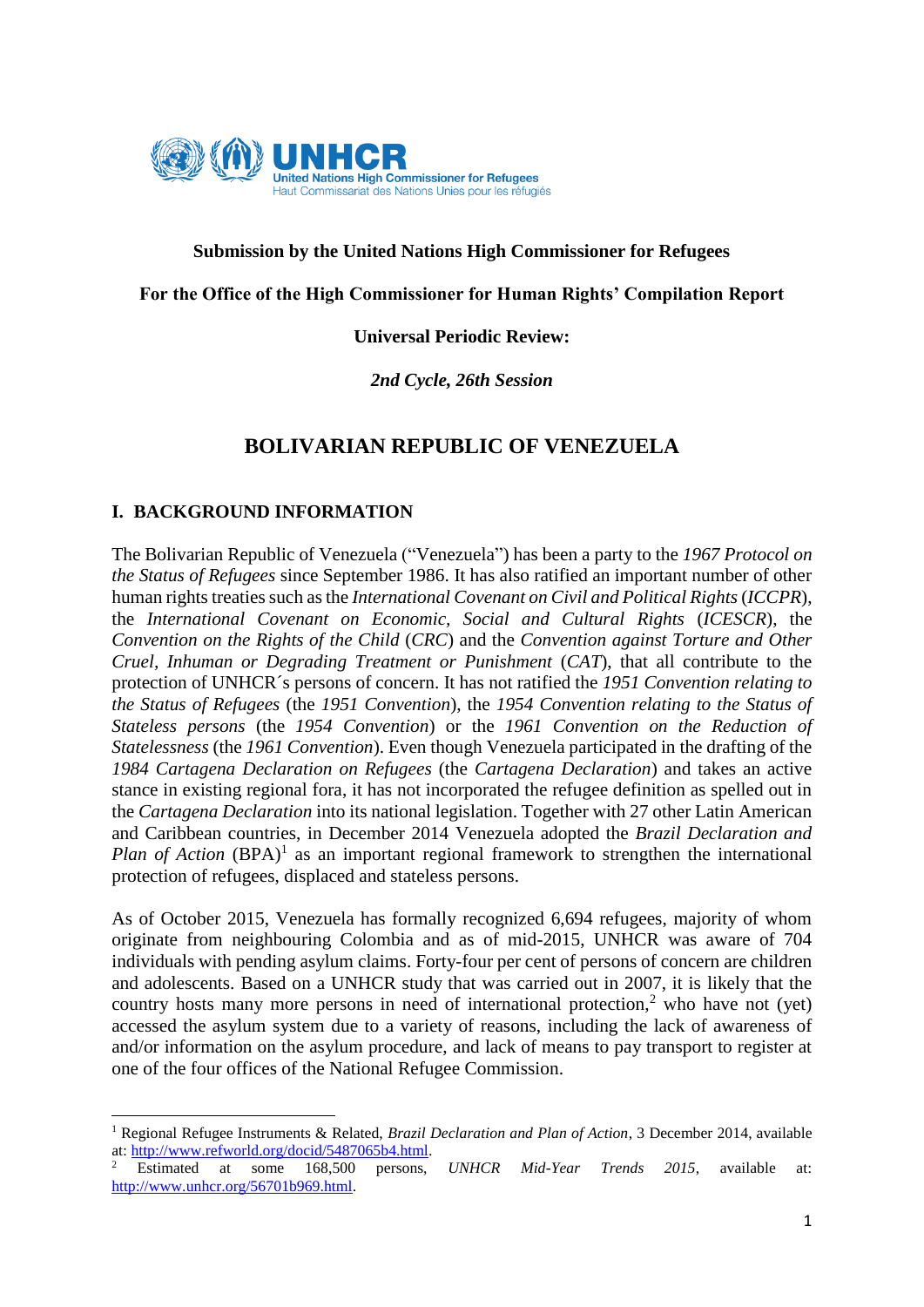Recent years in Venezuela have been characterized by economic challenges with high inflation rates and restricted access to some basic goods as well as smuggling of subsidized goods into Colombia. Security has also been a challenge. Under the traditionally open and generous migration policies, many Colombian citizens have been living in Venezuela without any documentation. However, in recent years, increased migratory controls have been introduced including deportations of those without legal or migration status. In August 2015, in response to a security incident at the Colombian border, Venezuela declared a state of emergency in six border municipalities in Táchira State, which was later on extended to 17 other border municipalities and closed the entire border between Venezuela and Colombia. The measure was initially accompanied by deportations of Colombian citizens – OCHA Colombia reported 1,950 deportations as of October 2015 and in addition, 22,342 Colombian returned, often due to fear of deportation.<sup>3</sup> While Venezuelan authorities are committed to protecting refugees and asylum-seekers, fears amongst the Colombian persons in need of international protection have been widespread following the recent deportations, particularly among those who do not hold valid documentation.

A deteriorating economic situation in Venezuela is adding further hardship to persons of concern due to increased scarcity of goods, rising prices and a reduction in services that were previously available to them. To further promote socio-economic development as well as security in border areas, the Venezuelan Government launched a project called "Borders of Peace" in October 2015. This project is expected to also benefit UNHCR's persons of concern. In addition, in line with previous UPR recommendations, the Government has designed a National Human Rights Plan, which was approved in February 2016.

# **II. ACHIEVEMENTS AND POSITIVE DEVELOPMENTS**

1

## **Positive developments linked to 1st cycle UPR recommendations**

**Linked to 1st cycle UPR recommendation no. 94.69:** "Intensify its efforts to provide protection to asylum-seekers and refugees, including through the timely provision of documentation as to their legal status and rights (USA);" **and voluntary pledge no. 98 (i):** To strengthen the mechanisms to protect the rights of migrants, such as training workshops for members of the Immigration Authorities who perform control checks at entry and departure points;

Recognition of documentation by all authorities and its timely issuance have been one of the most pressing protection challenges for refugees and asylum-seekers in Venezuela. Since 2013, the Ombudsperson, at national level and in border regions, has led roundtables to exchange views with relevant civil and military authorities on the protection of refugees and asylumseekers. The discussions focused, amongst others, on the recognition by security forces of the asylum-seeker certificate and on the timely issuance of identification documents to refugees. In response to requests by security forces and migration authorities to receive training on refugee issues, in 2013 and 2014, 3,000 officers of national and regional institutions received such training organized by UNHCR. In 2015, as of October 2015, more than 5,000 officers have benefited from similar training initiatives.

<sup>3</sup> UNOCHA, *Colombia: Humanitarian Snapshot: Colombian - Venezuelan border* (15 October 2015), available at: [http://reliefweb.int/report/colombia/colombia-humanitarian-snapshot-colombian-venezuelan-border-15](http://reliefweb.int/report/colombia/colombia-humanitarian-snapshot-colombian-venezuelan-border-15-october-2015) [october-2015.](http://reliefweb.int/report/colombia/colombia-humanitarian-snapshot-colombian-venezuelan-border-15-october-2015)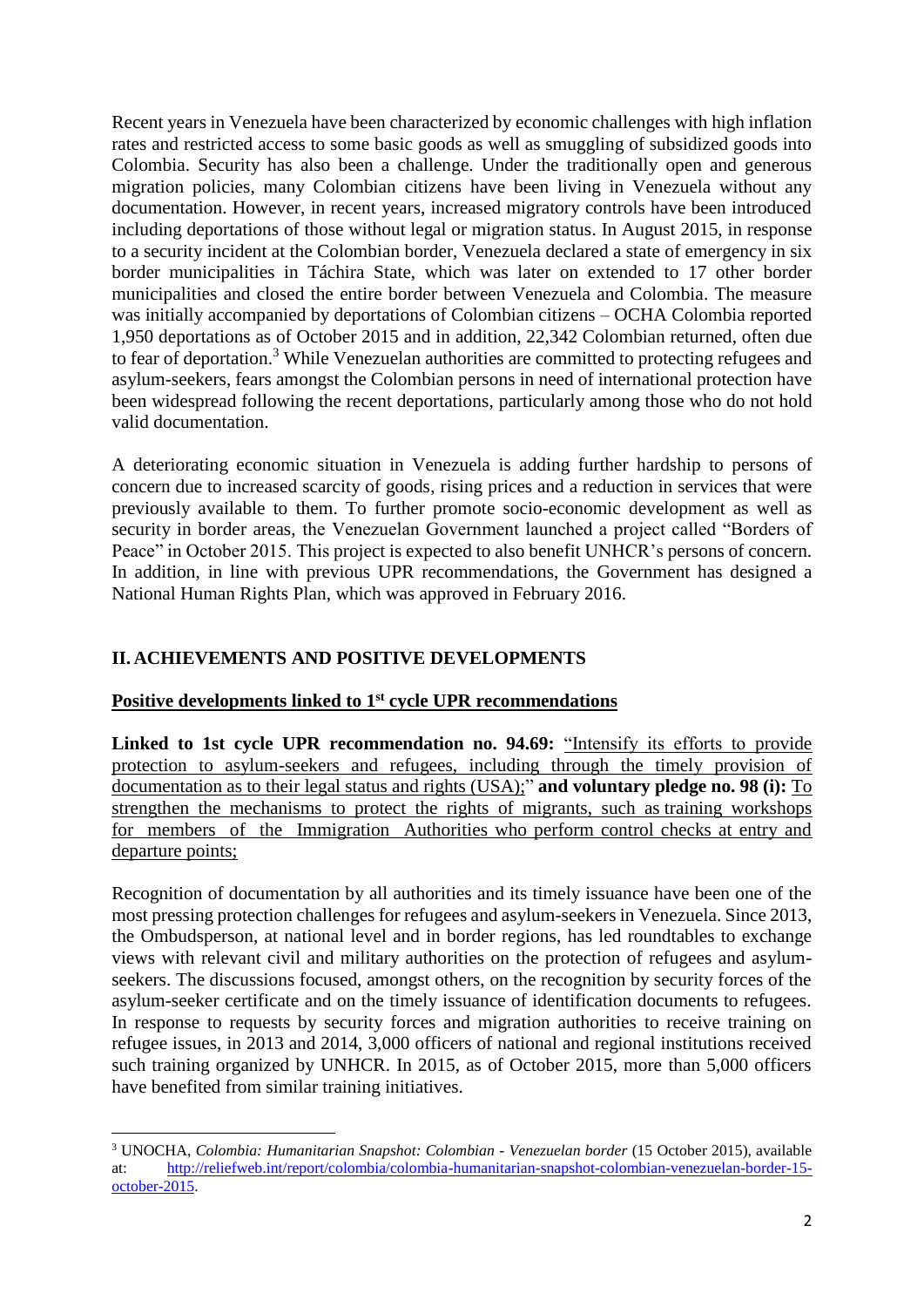Centralization of document issuance in Caracas had been one of the main challenges for the timely issuance of IDs to refugees. In April 2014, the Administrative Service of Identification, and Migration Affairs (Servicio Administrativo de Identificación, Migración y Extranjería, SAIME) issued an important administrative instruction in this regard. According to the instruction, local SAIME offices can receive ID applications from refugees, send them to the central office in Caracas for ID card issuance, and refugees can pick them up at local SAIME offices, without having to travel to the capital. This will allow refugee families, many of whom live outside of Caracas, to avoid having to travel to the capital to obtain their ID cards and visas.

The recent adoption of the *National Human Rights Plan 2016-19* is also seen as a very important step with the potential to significantly strengthen the protection of refugees, asylumseekers and other persons in need of international protection. The Plan foresees, *inter alia*, the design and implementation of an interinstitutional plan to strengthen the protection of persons in need of international protection, taking into account the *Brazil Declaration and Plan of Action*, the strengthening of the National Commission for Refugees, the adoption of specific measures with a view to guaranteeing respect for human rights in migratory processes and accession to additional international human rights conventions.

**Linked to 1st cycle UPR recommendation no. 94.45**: "Continue its efforts to achieve equitable socio-economic development, to further address social disparity and equal opportunity of people through its overarching objective according to its current policies and Action Plans (Cambodia)."

Venezuela has continued to offer social welfare programmes in order to increase access to services and rights by the most vulnerable groups of the population. Refugees have also benefited from these programmes. Examples include the so-called "Gran Misión Vivienda" aimed at the provision of housing, the "Misiones Mercal" and "Productora y Distribuidora Venezolana de Alimentos (PDVAL)", offering subsidized basic goods to ensure that these are accessible to all, the "Misiones Barrio Adentro" and "Milagro" designed to provide health services to vulnerable communities, and the "Misión Amor Mayor" that makes available support to those who have retired and do not have sufficient means to sustain themselves.

**Linked to 1st cycle UPR recommendation no. 94.56:** "Continue the implementation of the national plans and programs related to the comprehensive protection and education of children and adolescent, in particular those who are homeless (Belarus)."

Venezuela has continued to offer primary and secondary education free of charge to Venezuelan citizens, refugees and asylum-seekers. It implemented school food programmes as well as special programmes to provide access to tablet computers at school that benefited all school children without discrimination.

Access to education had sometimes posed a challenge for asylum-seeking children whose asylum-seeker certificates could not be used for registration in education databases. In order to address this situation, in 2013, the Ministry of Education issued an internal note titled "*Identification of students*", instructing all education authorities in the country to accept foreign identification documents, including passports and other documents such as asylum-seeker certificates, as valid documentation for enrolling students. In 2014, the regional education authorities in the States of Zulia, Táchira y Merida issued additional regional internal notes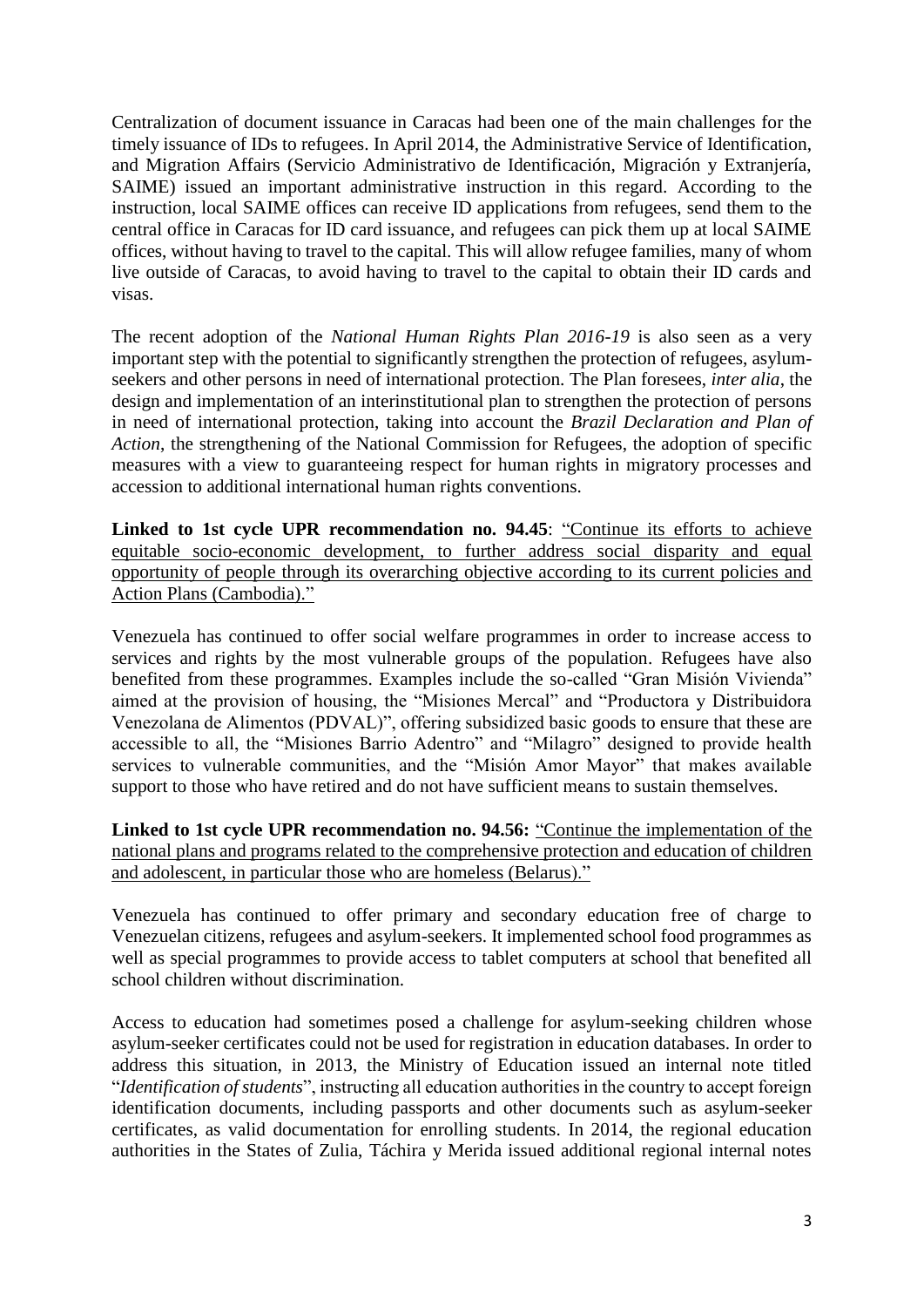specifically recognizing the asylum-seeker certificates as valid documentation to obtain school certification.

In a memorandum of understanding with UNHCR signed in January 2013, the Venezuelan National System of Orchestras and Choirs for Children and Youth ("Fundamusical", also known as "El Sistema") committed to foster the enrolment of refugee and asylum-seeking children in its musical schools. As a result, as of November 2015, 135 refugee and asylumseeking children had benefited from this opportunity. In 2014, with the support of UNHCR, "El Sistema" performed three music concerts in Caracas, Táchira and Zulia.

**Linked to 1st cycle UPR recommendation no. 94.19:** "Continue to cooperate with the UN and other international organizations to develop its legal and institutional framework with respect to promoting and protecting human rights in Venezuela (Lao's People Democratic Republic)."

Venezuelan authorities and UNHCR have cooperated closely over the past years as evidenced, amongst others, in the signing of multiple cooperation agreements with a variety of actors involved in refugee protection. Cooperation has been particularly close with the Ministry of Foreign Affairs, the migration authorities and the Ombudsperson´s Office. In addition, UN agencies including UNHCR have been invited to comment on the National Human Rights Plan developed by Venezuela. UNHCR provided suggestions, several of which were accepted and reflected in the final Plan.

**Linked to 1st cycle UPR recommendation no. 94.28:** "Increase the efforts towards fighting against human trafficking, including by considering the possibility of the development of state programs and plans of action in this area (Belarus)."

In 2014 and 2015, the National Office against Organised Crime and Funding of Terrorism and UNHCR signed joint work plans. Its main objectives have been to raise awareness among authorities on issues of human trafficking and smuggling; and to carry out needs assessments in the three States bordering Colombia (Zulia, Táchira and Apure) in order to design strategies to prevent human trafficking and smuggling as well as to enhance protection of UNHCR's persons of concern.

# **Additional achievements and positive developments**

In July 2013, prompted by social unrest, approximately 300 individuals were displaced from Catatumbo in the State of Norte de Santander, Colombia, to La Guacamaya (Zulia State). Venezuela rapidly activated a temporary protection scheme to provide immediate protection based on Chapter VII of the national *2001 Statutory Law on Refugees* which is designed to respond to situations of mass influx. Displaced persons were returned to Colombia after a twoweek period, once the situation in Colombia had calmed down.

# **III. KEY PROTECTION ISSUES, CHALLENGES AND RECOMMENDATIONS**

# **Challenges linked to outstanding 1st cycle UPR recommendations**

# **Issue 1: Fair and efficient asylum procedures and documentation**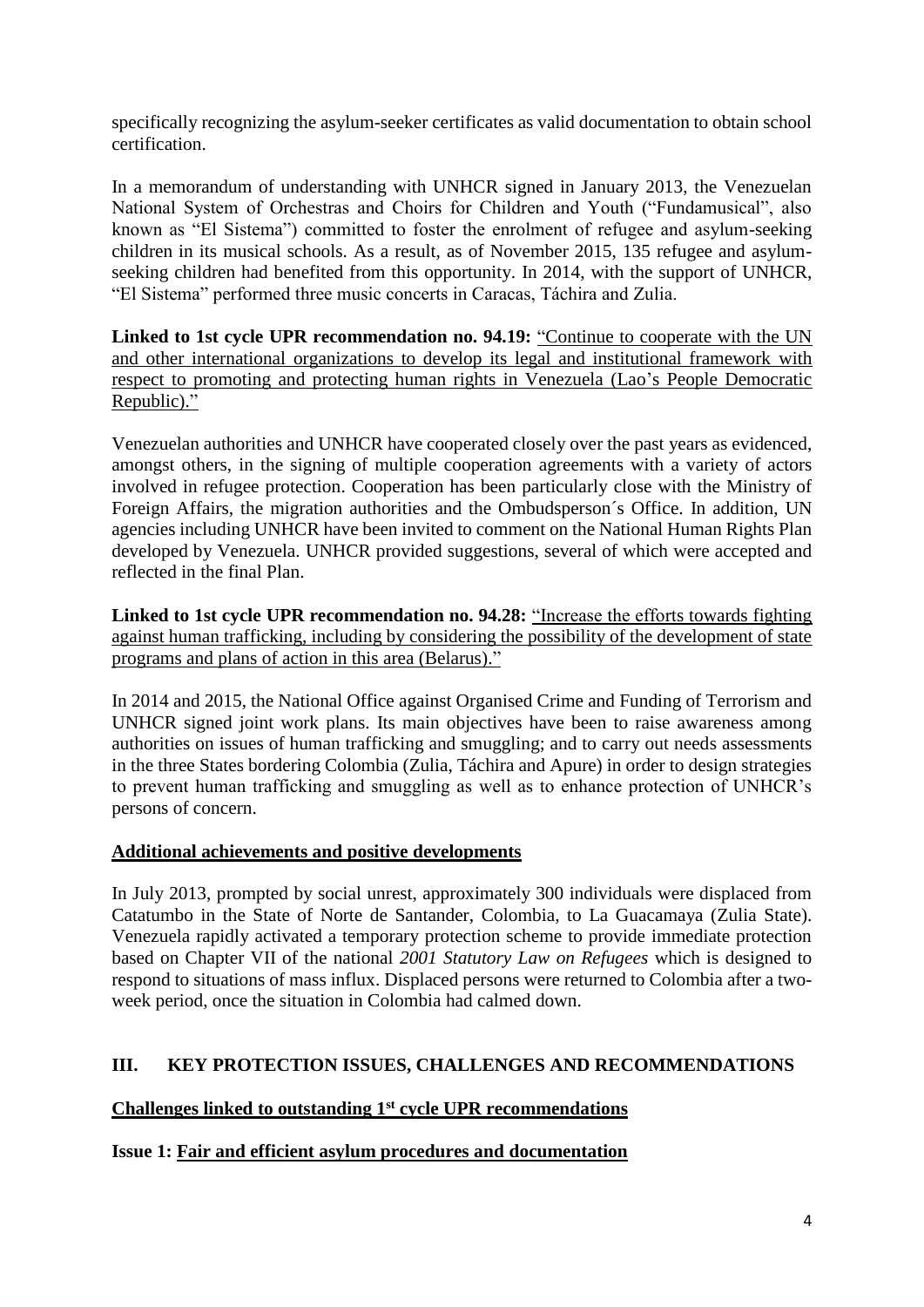**Linked to 1st cycle UPR recommendation no. 94.69:** "Intensify its efforts to provide protection to asylum-seekers and refugees, including through the timely provision of documentation as to their legal status and rights (USA)."

The National Refugee Commission has put effort into reaching out to the approximately 168,500 persons in need of international protection in Venezuela who have not accessed the asylum system, to enable them to access the asylum procedure, including through the creation of three offices in border States and through joint registration missions with UNHCR. However, this process is time-consuming and has – despite all efforts and good will - only led to the recognition of 6,694 refugees since the Commission´s creation in 2003. It is therefore considered that innovative solutions have to be explored to provide solutions to persons in need of international protection who have not accessed the asylum procedures so far. In addition, the human and financial resources allocated for the National Commission for Refugees need to be reinforced. Additional resources would enable the National Commission for Refugees to efficiently schedule eligibility interviews, issue decisions in a timely manner and to liaise with other State actors in order to enhance public policy on refugee protection.

In addition, the fact that Venezuela's national legislation does not explicitly include the refugee definition as contained in the *Cartagena Declaration* puts individuals at risk of not being recognized as refugees despite their international protection needs.

Refugees who are recognized are currently provided with one-year renewable residence permits. This document, however, does not enable refugees to register in the social security system which is a prerequisite for accessing the formal labour market. In addition, a one year permit does not properly reflect the protection needs of refugees and leads them to have uncertain status in the host country. The issuance of a one year permit to refugees and the lack of specifications on how to access long-term residency permits has also hindered refugees´ access to naturalization since holders of a one-year permit cannot fulfil all requirements needed to apply for naturalization (the required declaration of willingness to obtain the Venezuelan nationality is usually only issued to individuals holding a long-term residency permit). This procedure undermines the possibility of durable solutions and is at odds with Venezuelan refugee legislation that stipulates that refugees' access to naturalization should be facilitated.

Despite the issuance of an administrative instruction enabling local SAIME offices to receive individuals' documentation for purposes of issuing ID cards, this process is still facing significant delays. As of September 2015, to UNHCR's knowledge, 148 cases were awaiting issuance or renewal of IDs or visas. Some of these cases had been pending for several months, or in a few cases, years. In light of increased migratory controls in recent years, this has placed refugees at increased risk of detention on account of lack of valid documentation. In this regard UNHCR intervened in 152 detention cases in 2015, up from 43 detention cases in 2014. 4

## **Recommendations:**

UNHCR recommends that the Government of Venezuela:

- a. Consider accession to the *1951 Convention relating to the Status of Refugees*;
- b. Include the refugee definition contained in the *Cartagena Declaration* in its national legislation;

**<sup>.</sup>** <sup>4</sup> Numbers as of 16th December 2015.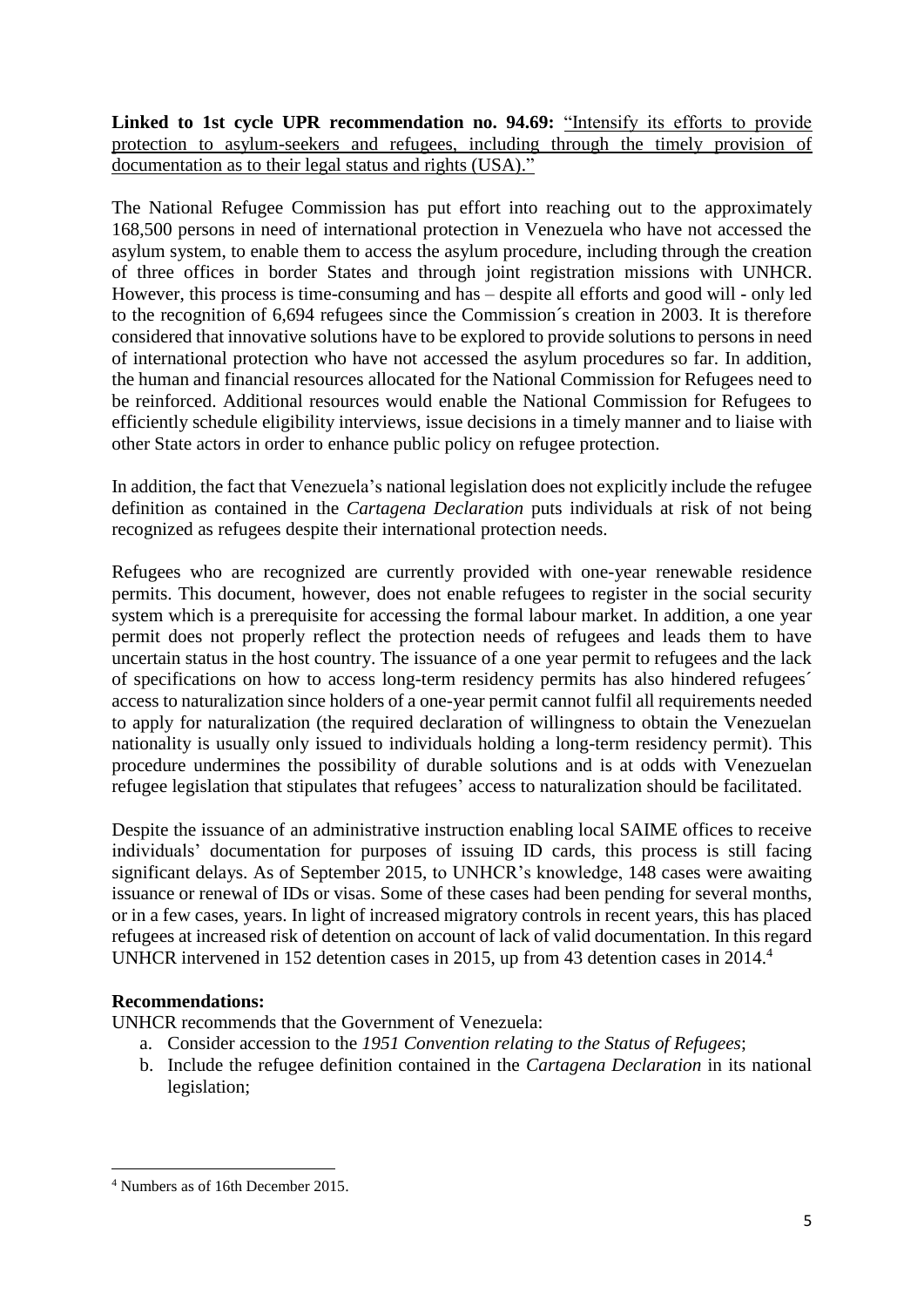- c. Assign increased human and financial resources to the National Commission for Refugees, as envisaged in the National Human Rights Plan, with a view to further enhancing the RSD process;
- d. Carry out a survey to establish how many individuals in need of international protection have not been able to access the asylum system and take legislative and administrative measures to find them comprehensive solutions that reflect their protection needs;
- e. Address delays in issuance of documentation to refugees and improve administrative practices in this regard;
- f. Consider issuing long-term resident visas to recognised refugees to ensure that refugees have access to the wide range of public services offered by Venezuela and can fully exercise their fundamental rights, including the right to work;
- g. Ensure that national security bodies and immigration officials are properly trained on the rights of refugees and asylum-seekers by, *inter alia*, including a module on refugee law in the curricula of relevant educational institutions that these professionals attend and requiring or encouraging continued learning on the subject throughout their careers;
- h. In accordance with the recently adopted National Human Rights Plan, adopt a national implementation plan that reflects relevant provisions of the *Brazil Declaration and Plan of Action,* including provisions on fair and efficient asylum procedures, the enhancement of referral mechanisms in border and transit areas, and the promotion of durable solutions.

## **Issue 2: Access to food**

**Linked to 1st cycle UPR recommendation no. 94.45**: "Continue its efforts to achieve equitable socio-economic development, to further address social disparity and equal opportunity of people through its overarching objective according to its current policies and Action Plans (Cambodia)."

Asylum-seekers have recently faced challenges with accessing subsidized goods as their asylum-seeker certificates are not recognized as valid documents for purchasing subsidized basic food items. The costs of these basic goods have risen to a level that most asylum-seeker families cannot afford.

## **Recommendations:**

UNHCR recommends that the Government of Venezuela:

a. Recognize the validity of the asylum-seeker certificate as a valid document for purchasing subsidized goods in Government-run markets (Productora y Distribuidora Venezolana de Alimentos or PDVAL Mercal) and ensure that asylum-seekers can access these markets.

## **Issue 3: Access to education**

**Linked to 1st cycle UPR recommendation no. 94.56:** "Continue the implementation of the national plans and programs related to the comprehensive protection and education of children and adolescent, in particular those who are homeless (Belarus)."

Despite the existence of specific instructions that should enable asylum-seeking children to access education, in certain areas a lack of awareness among officials regarding asylum-seeker certificates still presents an obstacle for asylum-seeking children attempting to register for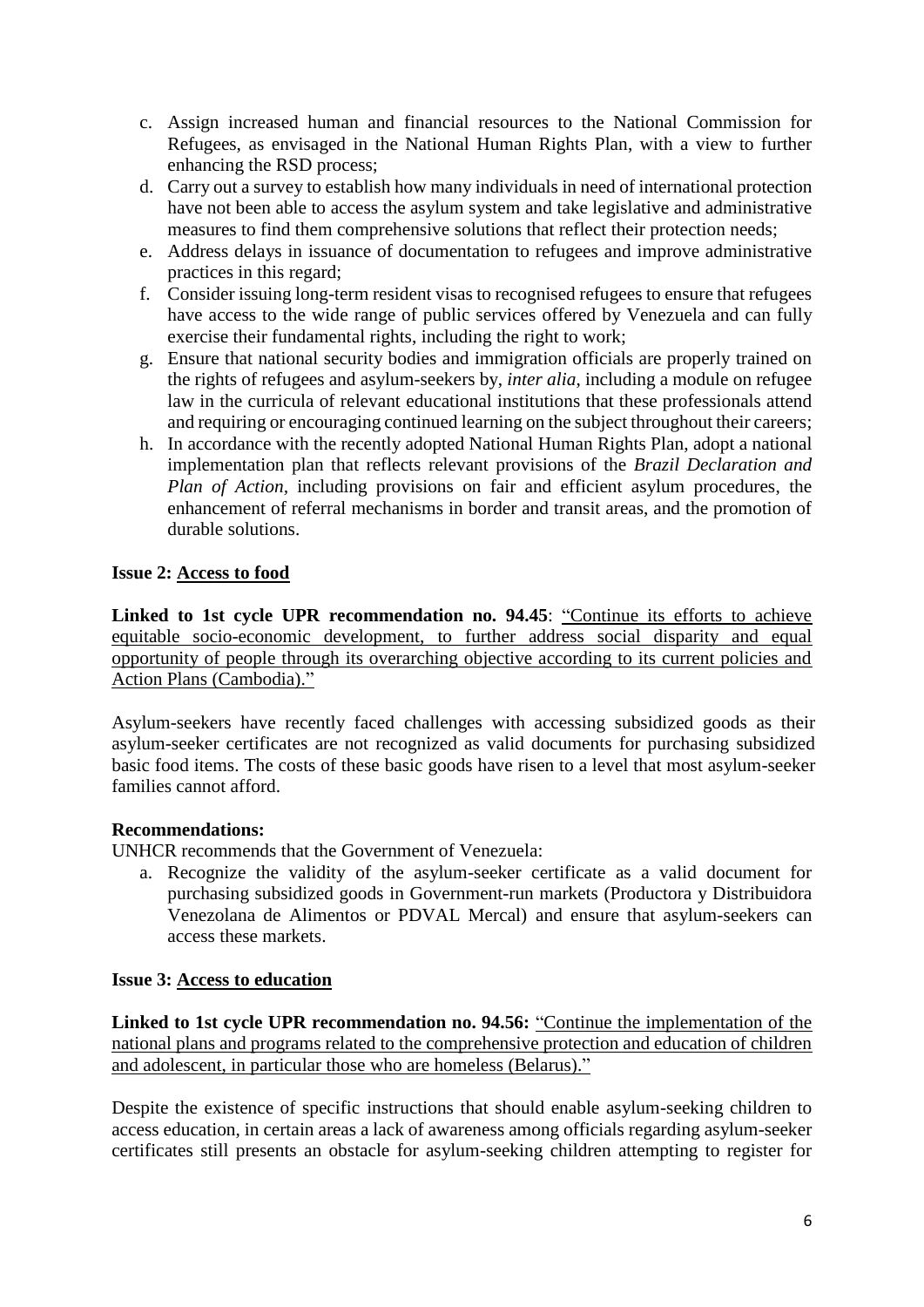school. Similarly, some asylum-seekers have continued to face challenges in obtaining certification of studies they have completed.

## **Recommendations:**

UNHCR recommends that the Government of Venezuela:

- a. Issue a national circular confirming that the asylum-seeker certificate is a valid document for the purposes of registration in public schools and for obtaining certification of completed studies; and
- b. Implement comprehensive and systematic information campaigns on asylum-seeking children´s right to access education.

## **Issue 4: Trafficking in persons**

**Linked to 1st cycle UPR recommendation no. 94.28:** "Increase the efforts towards fighting against human trafficking, including by considering the possibility of the development of state programs and plans of action in this area (Belarus)."

National institutions responsible for addressing migrant smuggling and trafficking in persons have been organizing trainings with relevant authorities on these issues and have partnered with UNHCR since 2014 to increase awareness towards the risks of refugee to become victims of trafficking in persons and persons subject to migrant smuggling could also be refugees. UNHCR believes that these trainings should be further expanded to include other relevant States such as Amazonas, Nueva Esparta and Bolivar.

#### **Recommendations:**

UNHCR recommends that the Government of Venezuela:

a. Further expand awareness raising activities and training initiatives on trafficking in persons to other key border-States such Amazonas, Nueva Esparta and Bolivar.

## **Issue 5: Statelessness**

**Linked to 1st cycle UPR recommendation no. 95.4:** "Ratify the 1954 Convention relating to the Status of Stateless Persons as well as the 1961 Convention on the Reduction of Statelessness (Slovakia)."

Venezuela has not ratified the *1954* and *1961 Conventions* related to statelessness and the national legislation on nationality and citizenship would need the following changes in order to comply with the international standards as contained in the *1954* and the *1961 Conventions*: inclusion of a definition of who is a stateless person in national legislation, establishment of a statelessness determination procedure, clarification on the rights of stateless persons including access to naturalization proceedings and clarification on the nationality to be obtained by foundlings.

## **Recommendations:**

UNHCR recommends that the Government of Venezuela:

- a. Consider accession to the *1954 Convention relating to the Status of Stateless Persons*  as well as the *1961 Convention on the Reduction of Statelessness*; and
- b. Adopts new legal provisions creating a statelessness determination procedure, laying down the rights of stateless persons including their access to naturalization proceedings and clarifying the nationality to be obtained by foundlings.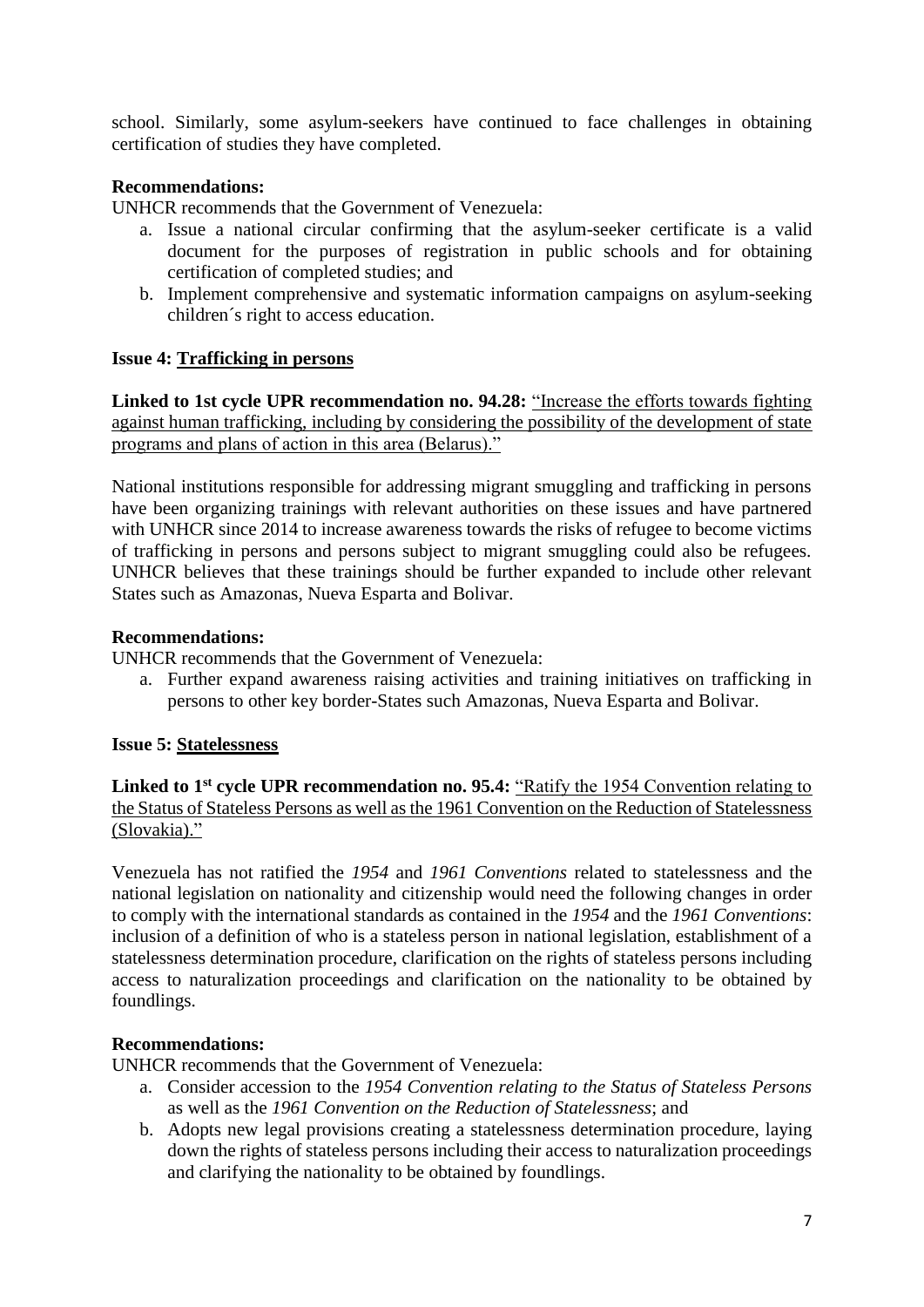**Human Rights Liaison Unit Division of International Protection UNHCR March 2016**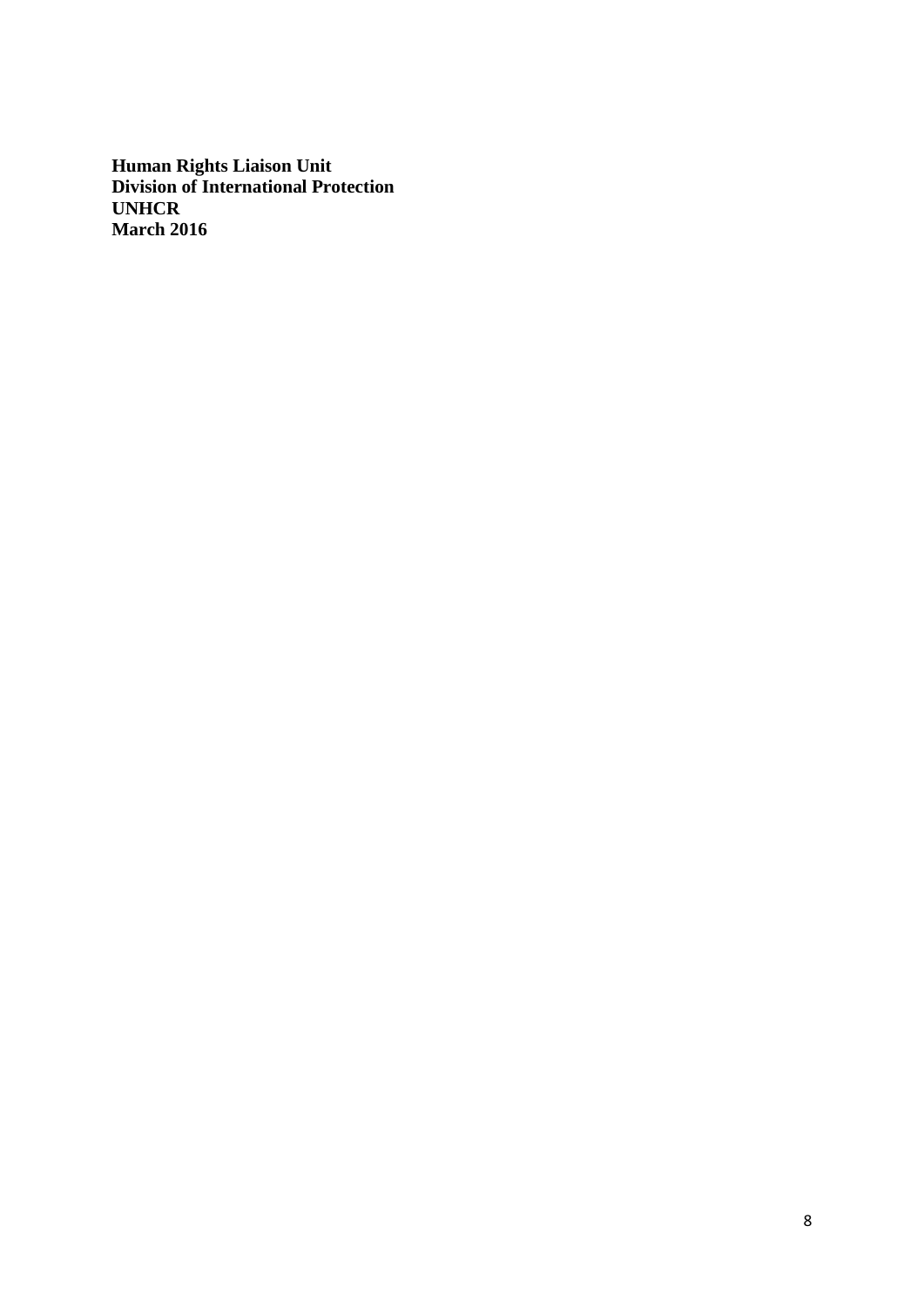#### **ANNEX**

#### **Excerpts of Recommendations from the 1st cycle Universal Periodic Review, Concluding Observations from UN Treaty Bodies and Recommendations of Special Procedure mandate holders**

#### **Universal Periodic Review:**

#### **VENEZUELA**

We would like to bring your attention to the following excerpts from the 1st cycle UPR recommendations, UN Treaty Monitoring Bodies' Concluding Observations, and recommendations from UN Special Procedures mandate holders' reports relating to issues of interest and persons of concern to UNHCR with regards to Venezuela.

## **I. Universal Periodic Review**

**.** 

| Recommendation <sup>5</sup>                                                                                                                                                           | Recommending<br><b>State</b> | Position <sup>6</sup>  |  |
|---------------------------------------------------------------------------------------------------------------------------------------------------------------------------------------|------------------------------|------------------------|--|
| Ratification of the OP-CAT, the 1954 Convention relating to the Status of Stateless Persons and the 1961<br><b>Convention on the Reduction of Statelessness</b>                       |                              |                        |  |
| 95.4. Ratify the 1954 Convention relating to the Status of Stateless<br>Persons as well as the 1961 Convention on the Reduction of<br>Statelessness:                                  | Slovakia                     | Noted <sup>7</sup>     |  |
| 95.2. Consider the possibility of ratifying or acceding, as appropriate,<br>to ICRMW, CED, OP-CAT and CRPD;                                                                           | Uruguay                      | Supported <sup>8</sup> |  |
| Refugees and asylum seekers                                                                                                                                                           |                              |                        |  |
| 94.69. Intensify its efforts to provide protection to asylum-seekers and<br>refugees, including through the timely provision of documentation as<br>to their legal status and rights; | <b>USA</b>                   | Supported              |  |

<sup>5</sup> All recommendations made to Venezuela during its 1st cycle UPR can be found in: "Report of the Working Group on the Universal Periodic Review: Venezuela," (7 December 2011) [A/HRC/19/12.](http://www.ohchr.org/EN/HRBodies/UPR/Pages/VESession12.aspx)

<sup>6</sup> Venezuela's views and replies can be found in: *Addendum* (16 February 2012) [A/HRC/19/12/Add.1.](http://www.ohchr.org/EN/HRBodies/UPR/Pages/VESession12.aspx)

<sup>7</sup> *Addendum:* "Recommendations 95.3 and 95.4 are rejected in accordance with the sovereign right of any State to ratify or not to ratify international treaties, in the light of the national policy regarding ratification of international treaties, which in the case of Venezuela requires a comparative internal analysis to make sure that the international instrument awaiting ratification is compatible with domestic legislation and institutional requirements. This implies the obligation, under the Constitution and by law, to consult all the State bodies concerned. It is therefore premature for the Republic to undertake a firm commitment to ratify the few human rights instruments which are not yet part of the Republic's domestic legislation."

<sup>8</sup> *Addendum:* "Recommendations 95.1 and 95.2 are **a**ccepted, in view of the fact that the State of Venezuela anticipated such action, by signing the Convention for the Protection of All Persons from Enforced Disappearance in October 2008, the International Convention on the Protection of the Rights of All Migrant Workers and Members of Their Families, the Optional Protocol to the International Covenant on Economic, Social and Cultural Rights, both signed at the United Nations in New York on 4 October 2011, and the Optional Protocol to the Convention against Torture and Other Cruel, Inhuman or Degrading Treatment or Punishment, signed on 31 July 2011."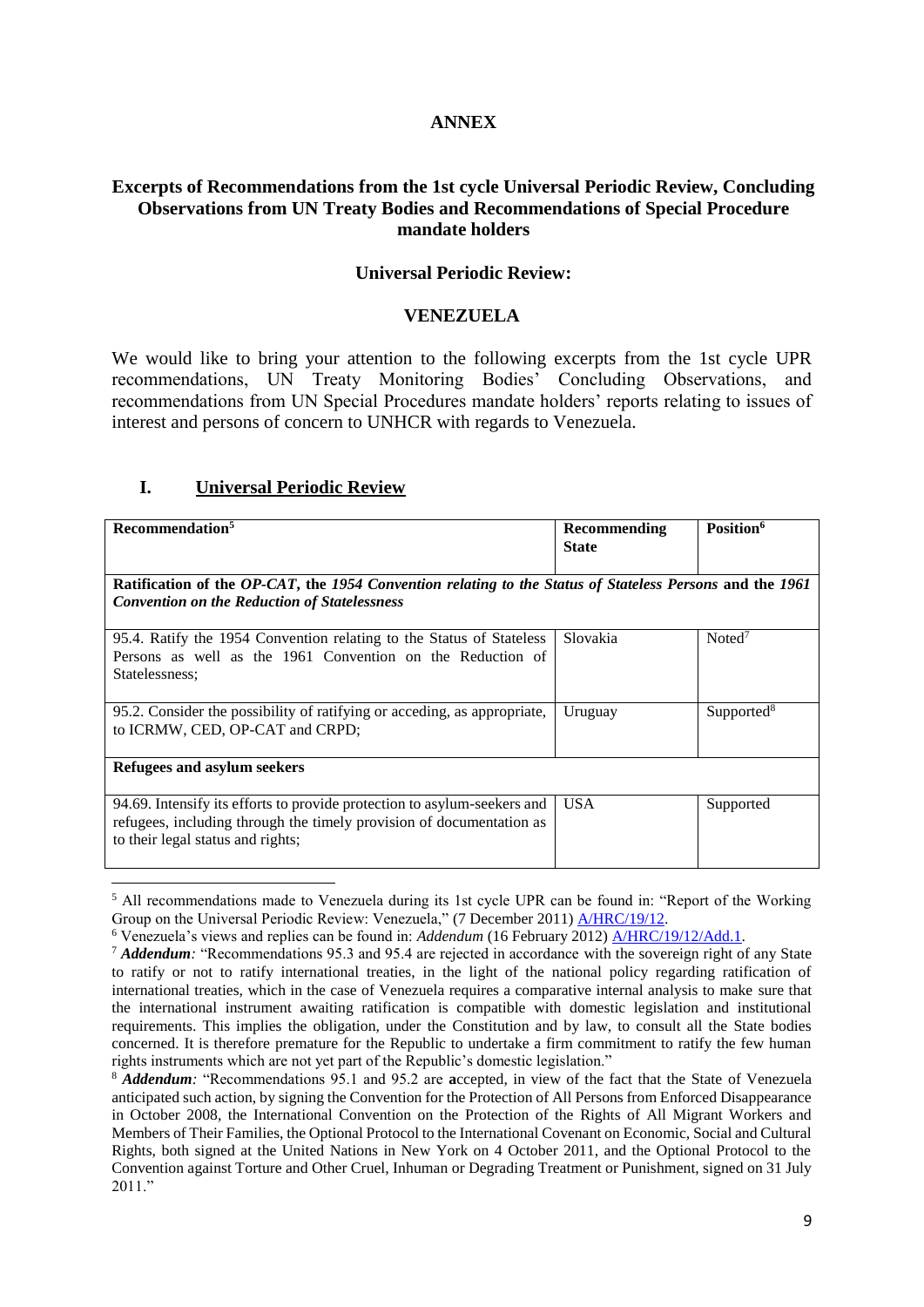| <b>Discrimination against Indigenous minorities</b>                                                                                                                                                                                                                                                    |                                          |           |
|--------------------------------------------------------------------------------------------------------------------------------------------------------------------------------------------------------------------------------------------------------------------------------------------------------|------------------------------------------|-----------|
| 94.11. Continue to consolidate the rights of women and people<br>belonging to vulnerable groups, including indigenous peoples and<br>persons of diverse sexual orientation and gender identity, both within<br>its legal framework and in practice;                                                    | Canada                                   | Supported |
| 94.25. Further enhance effective access to legal aid for women from<br>all regions, including indigenous women and women of African<br>descent;                                                                                                                                                        | Sri Lanka                                | Supported |
| 94.66. Continue carrying out its sound public policies from the<br>Ministry of Popular Power for Indigenous Peoples, to guarantee the<br>respect and observance of the rights of Indigenous Peoples and Afro-<br>descendant Communities;                                                               | Bolivia                                  | Supported |
| 94.67. Intensify efforts to improve the literacy rate among indigenous<br>peoples and those living in the rural areas;                                                                                                                                                                                 | Qatar                                    | Supported |
| 94.68. Expedite and systematize the process of demarcation of<br>indigenous collective lands and habitat, and update the census data of<br>indigenous communities and peoples, ensuring the participation of<br>communities in this process;                                                           | Ecuador                                  | Supported |
| <b>Gender Based Violence</b>                                                                                                                                                                                                                                                                           |                                          |           |
| 94.21. Intensify efforts to promote and protect women's rights,<br>particularly in regard to gender based violence;                                                                                                                                                                                    | Indonesia                                | Supported |
| 96.11. Take all the necessary measures to eliminate violence against<br>women, also by ensuring that perpetrators of such violence are<br>prosecuted and punished, as well as by abolishing the stereotypical<br>attitudes and patriarchal patterns of behaviour that undermine women<br>human rights; | Slovenia                                 | Noted     |
| <b>Trafficking</b>                                                                                                                                                                                                                                                                                     |                                          |           |
| 94.28. Increase the efforts towards fighting against human trafficking,<br>including by considering the possibility of the development of state<br>programs and plans of action in this area;                                                                                                          | <b>Belarus</b>                           | Supported |
| 94.29. Continue to take further action as appropriate to combat<br>trafficking in women and children;                                                                                                                                                                                                  | Sri Lanka                                | Supported |
| 96.6. Urge the National Assembly to adopt the draft legislation on<br>trafficking in persons;                                                                                                                                                                                                          | United<br><b>States</b><br>of<br>America | Noted     |
| 96.12. Take all the necessary legal and policy measures to prevent<br>children and adolescents, from being subjected to labour exploitation<br>and the worst forms of child labour, such as servitude, slavery,<br>prostitution and trafficking;                                                       | Slovenia                                 | Noted     |

# **II. Treaty Bodies**

# **Committee on the Elimination of Discrimination against Women**

Concluding Observations, 59th session (14 November 2014) [CEDAW/C/VEN/CO/7-8](http://tbinternet.ohchr.org/_layouts/treatybodyexternal/Download.aspx?symbolno=CEDAW/C/VEN/CO/7-8&Lang=En)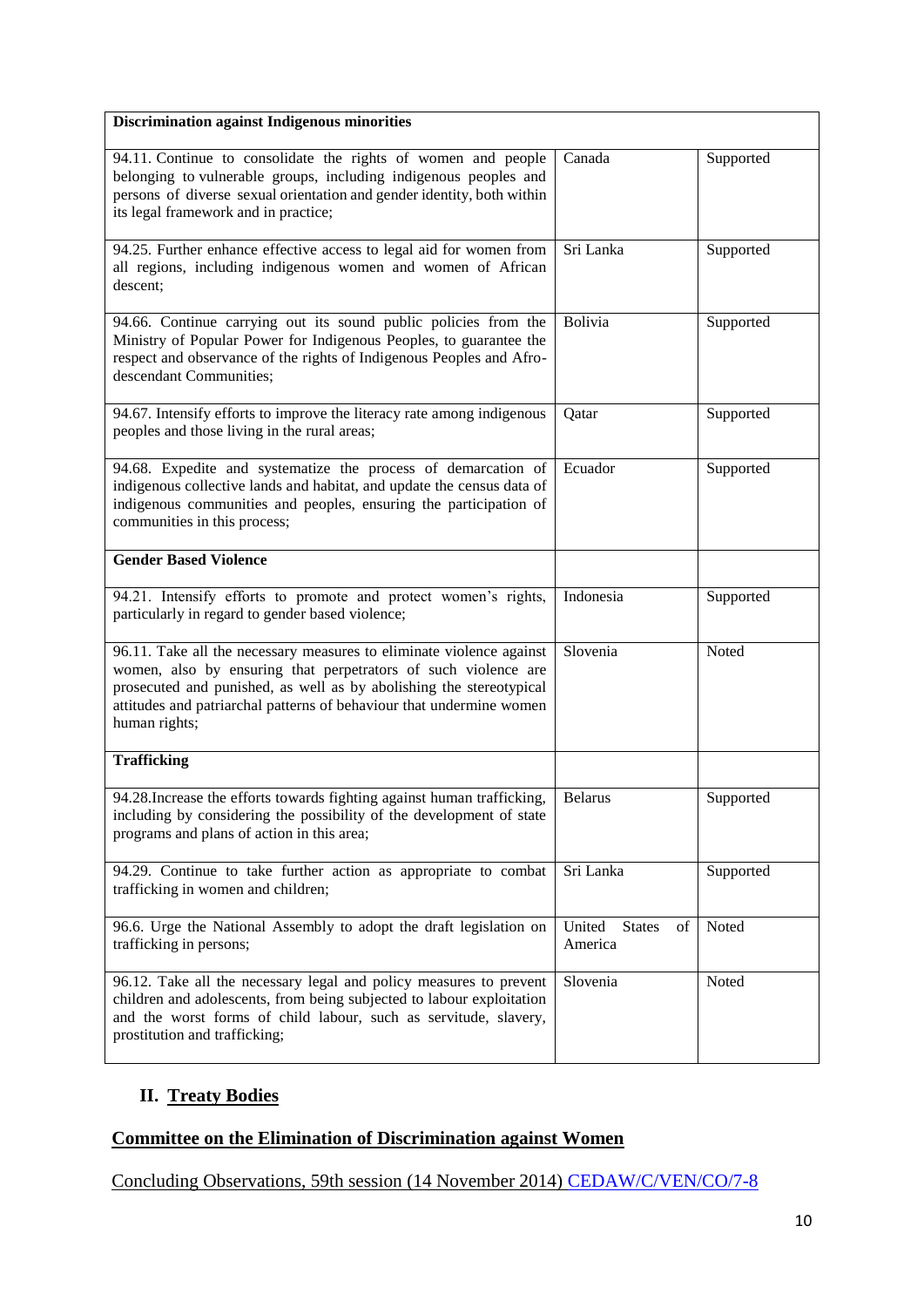#### **Violence against women**

18. The Committee notes the adoption of the Act on Women's Right to a Life Free from Violence. It is deeply concerned, however, that violence against women and girls is widespread and on the rise. It is particularly concerned about:

- (a) The lack of information regarding the forms, prevalence and root causes of violence against women and the absence of a system for collecting disaggregated data;
- (b) The insufficient implementation of the Act;
- (c) The lack of effective access to justice for all women victims of violence throughout the territory of the State party, as a result of the insufficient structures and inadequate functioning of the justice system, in particular considering the low number of cases prosecuted, and the fact that specialized courts have been established in only 16 states;
- (d) The insufficient number of shelters available for victims, with only six shelters having been established thus far, while the Act requires one in each state.

## **19. The Committee urges the State party:**

- **(a) To accord priority to the full implementation of the Act on Women's Right to a Life Free from Violence, including by adopting the necessary regulations and protocols, and to reconsider the definition of femicide in the reform of the Act in order to ensure that it is in accordance with international standards;**
- **(b) To adopt a national action plan on addressing violence against women and include specific measures to address all forms of violence, including the emerging violence that women experience online. The plan should also provide for a national violence coordination and monitoring mechanism, specific indicators and a clear time frame, as well as sufficient budget allocations, and ensure that all relevant stakeholders are specifically targeted;**
- **(c) To establish a regular system for the collection of statistical data on violence against women, disaggregated by form of violence and the relationship between the perpetrator and the victim, and on the number of complaints, prosecutions, convictions and sentences imposed on perpetrators, as well as on reparations provided to victims;**
- **(d) To ensure that women, including refugee and migrant women, have effective access to justice throughout the State party, by establishing specialized courts on violence against women in all states, including in rural areas and border zones, strengthening gender-sensitive complaints mechanisms, strengthening legal aid programmes, prosecuting and adequately punishing perpetrators of violence against women and compensating victims;**
- **(e) To take measures to improve support services for women and girls who are victims of violence, including by establishing sufficient shelters throughout the territory and strengthening the psychosocial rehabilitation and reintegration programmes available;**
- **(f) To continue to provide capacity-building programmes on combating gender-based violence to relevant professional groups and to conduct awareness-raising campaigns among children, teachers, women, men, the media and the population at large, including, but not exclusively, through the Internet and other information and communications technologies.**

**Trafficking and exploitation of prostitution**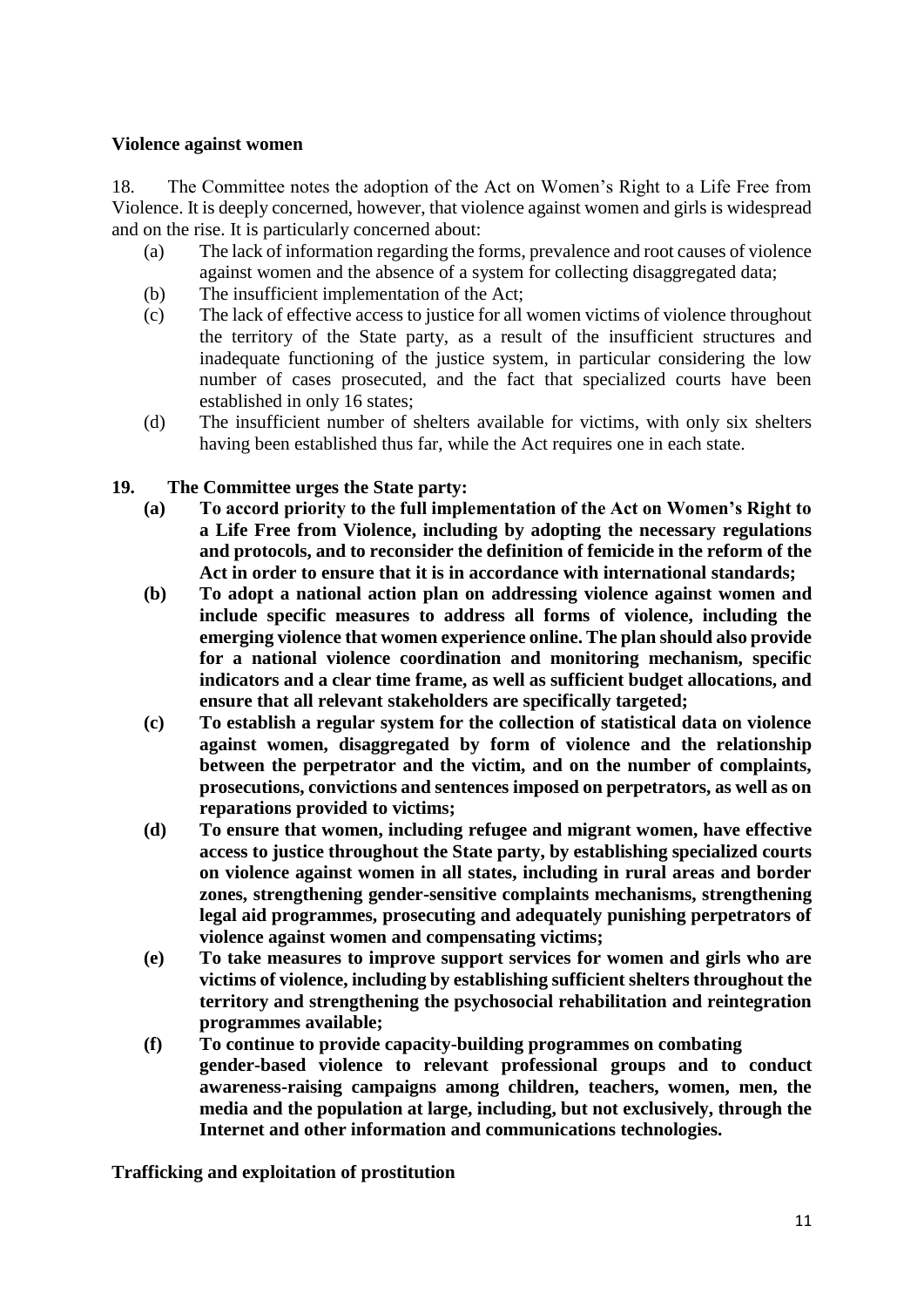20. The Committee is concerned at the prevalence of trafficking in women and girls, in particular in border areas, and about reports that women and girls are sexually exploited in tourist areas in the State party. It particularly regrets the delay in adopting comprehensive legislation to prevent and assist victims of trafficking in accordance with the Protocol to Prevent, Suppress and Punish Trafficking in Persons, Especially Women and Children, supplementing the United Nations Convention against Transnational Organized Crime (Trafficking in Persons Protocol). The Committee remains concerned that the State party has not adopted a comprehensive strategy to address the phenomenon of women and girls in prostitution.

- 21. **The Committee recommends that the State party:** 
	- **(a) Conduct a study to investigate the extent and root causes of trafficking in women and girls as well as their forced prostitution, including through the collection and analysis of data on trafficking and exploitation of women and girls in prostitution;**
	- **(b) Expeditiously adopt the draft comprehensive legislation on trafficking in persons, ensure that it is gender-sensitive, in accordance with the Trafficking in Persons Protocol, and take effective measures to prevent trafficking, including through early identification and warning systems, prosecution and conviction of perpetrators. The State party should provide free legal and psychological support for girls and women who are victims and dedicated shelters for them;**
	- **(c) Review legislation with a view to ensuring that all aspects of child prostitution, including the demand for adolescents in prostitution, are prohibited and duly sanctioned;**
	- **(d) Adopt measures to address the exploitation of women and girls in prostitution, including through the Internet and the media, provide assistance and rehabilitation to victims and provide women with economic alternatives to prostitution while empowering them to make their own choices concerning their lives.**

## **Committee on the Elimination of Racial Discrimination**

Concluding Observations, 83rd Session (23 September 2013) [CERD/C/VEN/CO/19-21](http://tbinternet.ohchr.org/_layouts/treatybodyexternal/Download.aspx?symbolno=CERD/C/VEN/CO/19-21&Lang=En)

## **People of African descent**

12. The Committee appreciates the State party's efforts to take people of African descent into account in its social policies, but nevertheless finds that this population group is still at a disadvantage, including in participatory political and social bodies. The Committee is also concerned about the lack of specific indicators that could provide a clearer picture of the current situation of this population group (art. 1).

**In light of the Committee's general recommendation No. 34 (2011) on racial discrimination against people of African descent, the Committee reiterates its request that the State party provide disaggregated data in its next periodic report on the geographical distribution and the social and economic circumstances of people of African descent, including from a gender perspective. The Committee invites the State party to consider extending constitutional recognition to people of African descent as members of**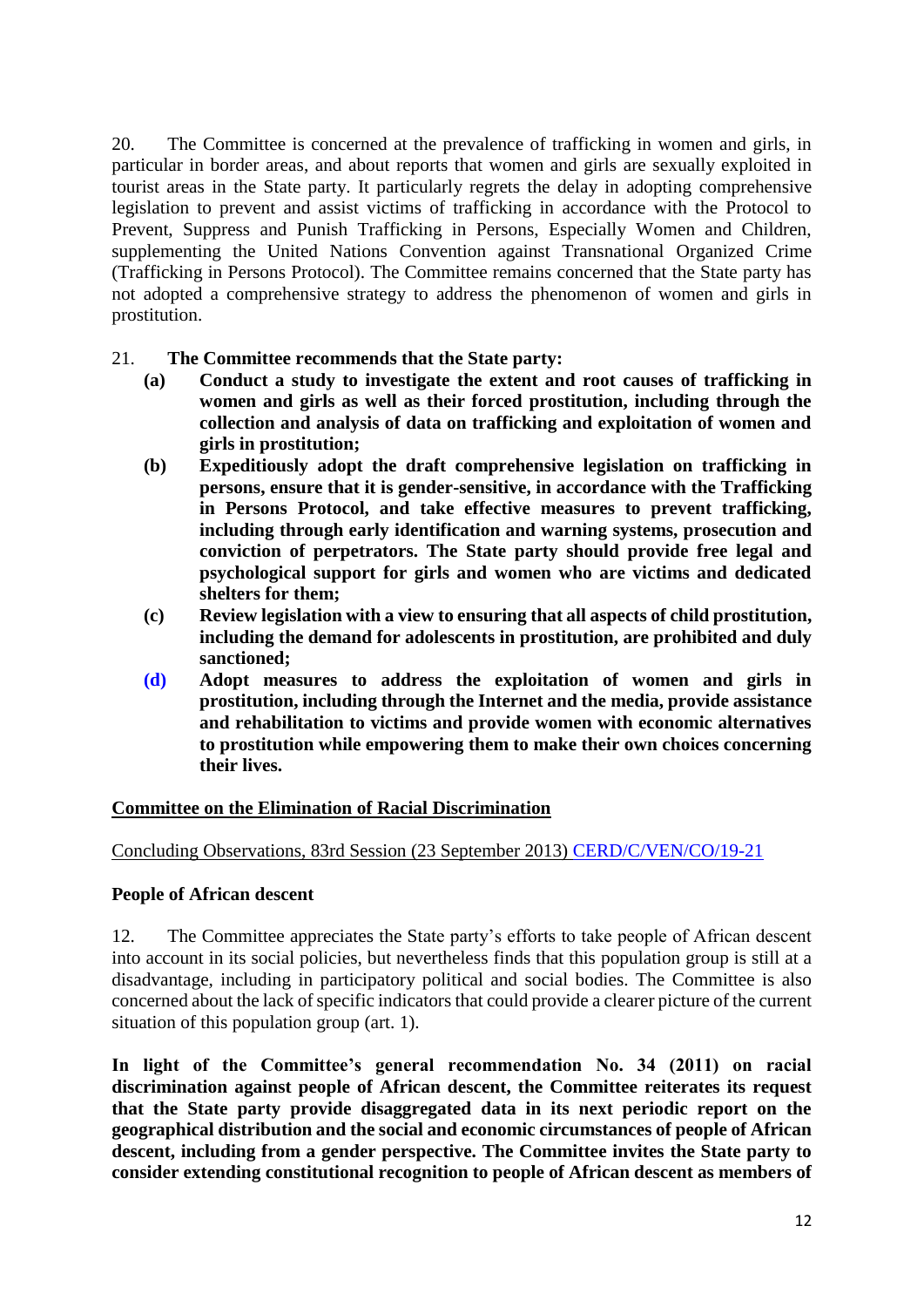**the Venezuelan population and to include them and consult them when adopting programmes to promote their rights and when drawing up public policies. The Committee strongly recommends that the State party take steps to ensure the participation of people of African descent in political and public life.**

## **Definition of racial discrimination**

13. The Committee is concerned about the definition of racial discrimination set forth in article 10 of the Organic Act on Racial Discrimination and about the way in which the offence of racial discrimination is defined in article 37 of the Act, as these legal provisions do not contain all the elements of the definition of racial discrimination set out in the Convention (art. 1).

**The Committee, bearing in mind its general recommendation No. 14 (1993) on article 1, paragraph 1, of the Convention, recommends that the State party bring the current definition of racial discrimination and the definition of the offence of racial discrimination into line with the definition contained in article 1 of the Convention. The Committee recommends that the State party introduce provisions on the establishment of responsibility in cases of racial discrimination into its criminal, civil and administrative laws**.

#### **Consultation with indigenous peoples**

19. Although the State party has made efforts to ensure the participation of the indigenous peoples and has recognized, in the Organic Act on Indigenous Peoples and Communities, their right to prior consultation, the Committee is concerned about the lack of information on how this right has been implemented (art. 5 (c)).

**Bearing in mind its general recommendation No. 23 (1997) on indigenous peoples, the Committee recommends that the State party redouble its efforts to ensure the full participation of indigenous people — especially women — in all decision-making bodies, particularly in representative institutions and in public affairs, and that it take effective measures to ensure that all indigenous peoples participate at all levels of the public administration. The Committee recommends that the State party implement special measures (affirmative action), as described in the Convention and the Committee's general recommendation No. 32 (2009) on the meaning and scope of special measures in the International Convention on the Elimination of All Forms of Racial Discrimination.**

## **Multiple forms of discrimination**

21. The Committee welcomes the adoption of the Organic Act on the Right of All Women to a Life Free from Violence and the establishment of such bodies as the Coordinating Office for Women of African Descent and the Coordinating Office for Indigenous Women. However, the Committee remains concerned that women belonging to indigenous, Afro-Venezuelan, migrant and refugee communities continue to encounter multiple forms of discrimination and gender violence in all areas of social, political, economic and cultural life (art. 5).

**The Committee recommends that the State party take into account the Committee's general recommendation No. 25 (2000) on the gender-related dimensions of racial discrimination and that it incorporate a gender perspective in all policies and strategies**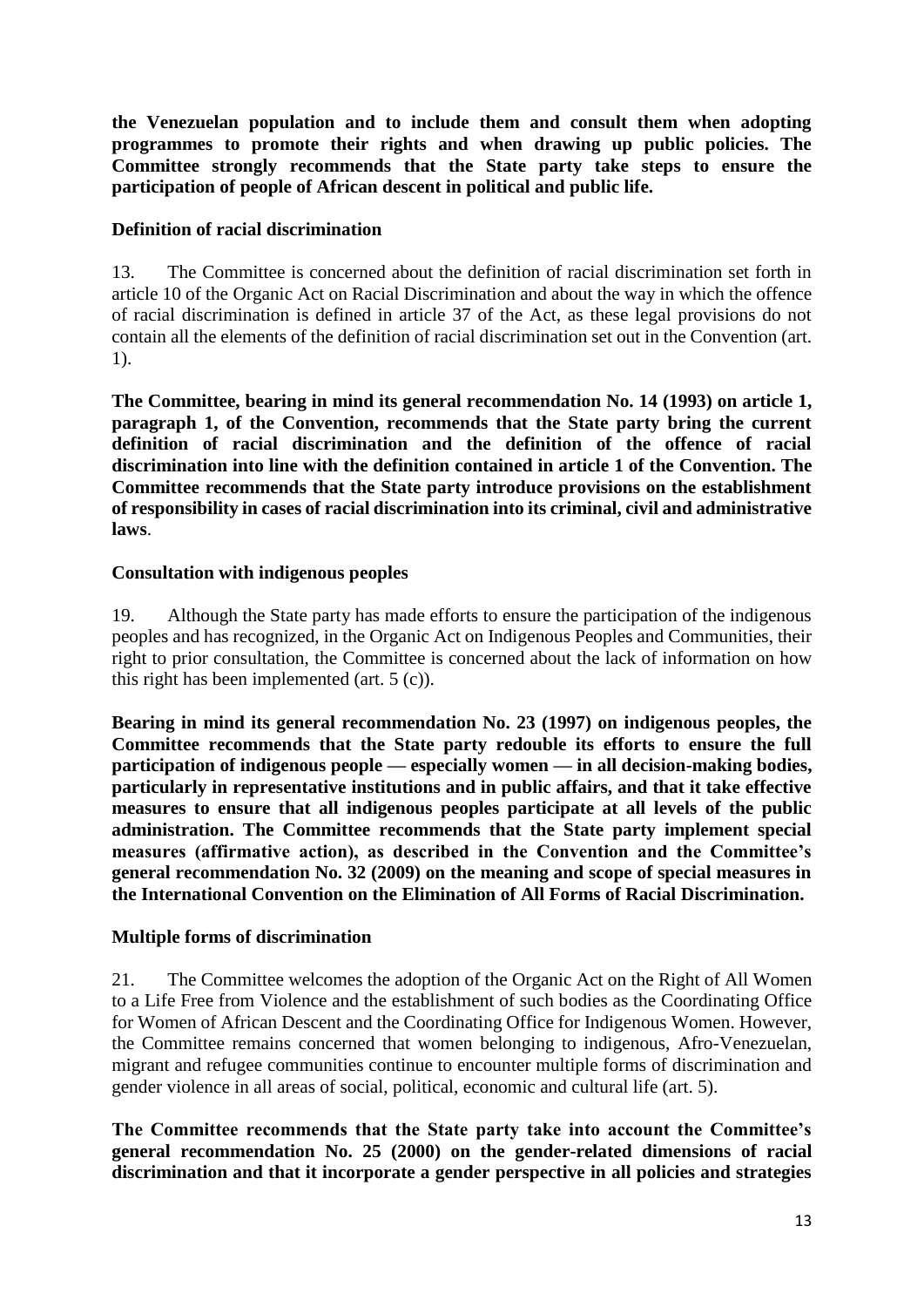**for combating racial discrimination, so as to address the multiple forms of discrimination that affect women. The Committee urges the State party to continue its efforts to support women victims of racial discrimination and to improve their access to justice. The Committee requests that information be provided in the State party's next report on the progress of cases involving domestic violence and racial discrimination targeting women who are protected under the Convention.**

## **Situation of migrants**

22. The Committee is concerned at the situation of migrants and refugees, most of whom come from Colombia or Haiti, in particular with regard to their vulnerability to such hazards as smuggling and trafficking of persons, exploitation, violence and discrimination (art. 5 (d) and  $(e)$ ).

**Bearing in mind its general recommendation No. 30 (2004) on discrimination against noncitizens, the Committee recommends that the State party take the necessary measures to protect migrants and their rights. The Committee invites the State party to include information in its next periodic report on the progress made with regard to the situation of migrant workers in the State party.**

## **Ratification of other treaties**

24. Bearing in mind the indivisibility of all human rights, the Committee encourages the State party to consider acceding to the Convention relating to the Status of Refugees and to the International Convention on the Protection of the Rights of All Migrant Workers and Members of Their Families.

# **Committee on the Rights of the Child**

# Concluding Observations, 67th session (13 October 2014) [CRC/C/VEN/CO/3-5](http://tbinternet.ohchr.org/_layouts/treatybodyexternal/Download.aspx?symbolno=CRC/C/VEN/CO/3-5&Lang=En)

## **Non-discrimination**

27. The Committee notes with satisfaction the adoption of the Law against Racial Discrimination, in 2011, and other laws aimed at protecting the rights of indigenous peoples. It also welcomes the adoption of the Education Act, in 2009, which includes a provision on non-discrimination. However, the Committee is concerned at reports that those legal advances have not been translated into greater protection of children from discrimination. It also regrets the lack of information on the measures taken to combat discrimination based on sex, sexual orientation, gender identity and disability, as well as against children living with HIV/AIDS. In that regard, the Committee is particularly concerned at the persistent patriarchal attitudes and gender stereotypes that discriminate against girls and the lack of adequate measures to address this situation. The Committee is also concerned at reports of cases of bullying and discrimination against children because of their sexual orientation or gender identity.

## 28. **The Committee recommends that the State party undertake all necessary measures to:**

**(a) Translate the legal and political advances for combatting racial and ethnic discrimination into greater protection of children's rights, and conduct an**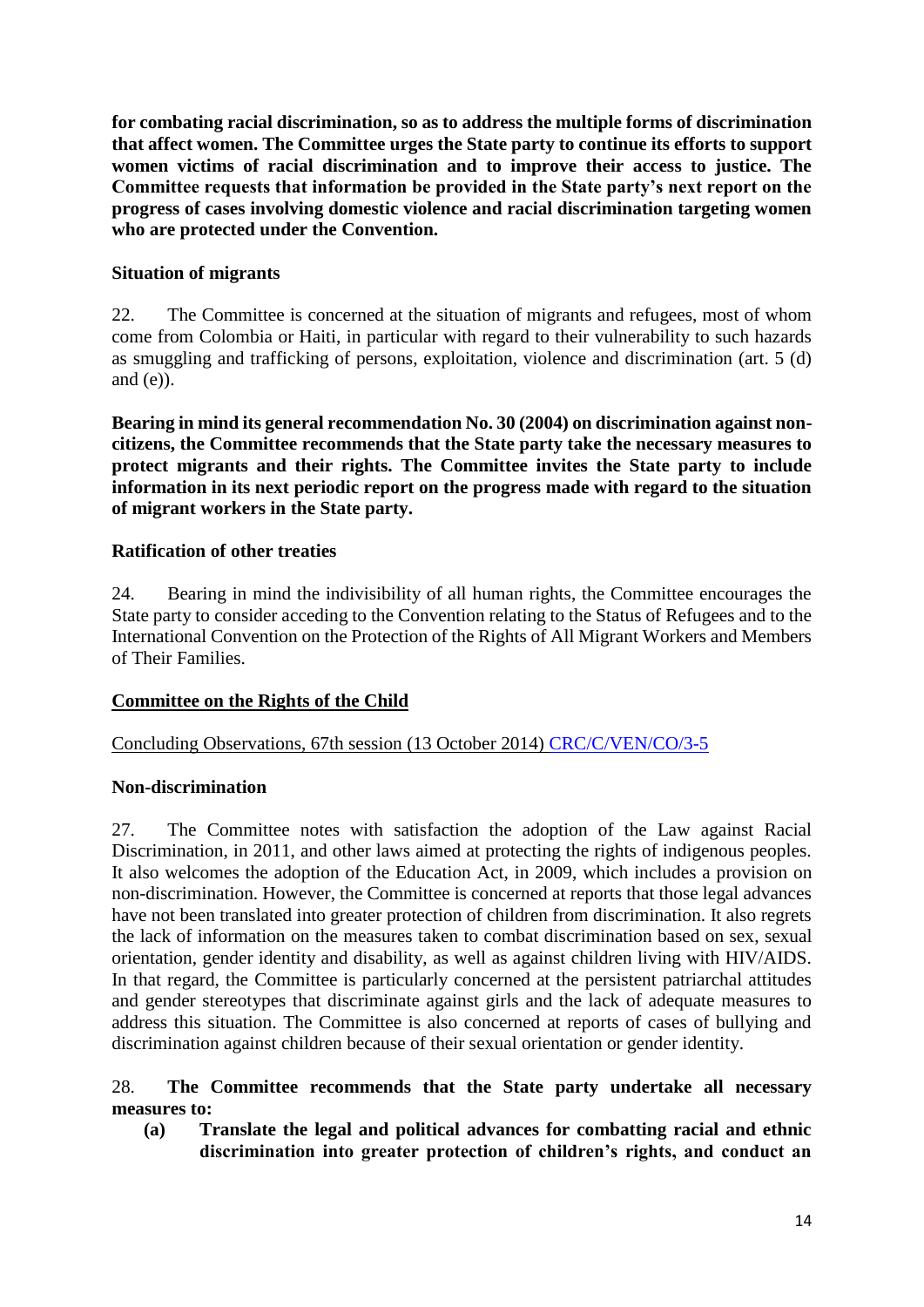**evaluation of the implementation of laws, policies and programmes, including indicators, to measure the achievements;**

- **(b) Eliminate patriarchal attitudes and gender stereotypes that discriminate against girls, including through the implementation of educational and awareness-raising programmes;**
- **(c) Prevent all forms of discrimination, including discrimination based on sexual orientation, gender identity and disability, and ensure, in law and in practice, that such discrimination is prohibited and adequately sanctioned;**
- **(d) Establish an efficient complaints mechanism that tracks and addresses cases of discrimination in educational establishments, juvenile detention centres, alternative care institutions and any other setting**.

29. **The Committee reiterates its recommendation (CRC/C/VEN/CO/2, para. 63) that the State party ensure that all forms of discrimination against children living with HIV/AIDS are eliminated.**

## **Birth registration**

36. The Committee welcomes the legal and policy measures taken by the State party to ensure the registration of all children, including indigenous children, in particular Decree No. 2890 of 2009, which provides for the registration of new-born children whose parents are undocumented and the establishment of the "Yo soy" and "Misión Identidad" programmes. However, the Committee expresses its concern at the lack of information regarding the approximate number of children who are not registered as well as the reasons and/or causes for that. It also regrets the lack of evaluation of the "Yo soy" and "Misión Identidad" programmes.

## 37. **The Committee recommends that the State party:**

- **(a) Step up its efforts to design a national disaggregated data collection system for birth registrations;**
- **(b) Conduct evaluations of the "Yo soy" and "Misión Identidad" programmes and of similar initiatives and use them as the basis for developing a strategy to ensure universal birth registration, and allocate adequate human, technical and financial resources for the implementation of the strategy;**
- **(c) Enhance efforts to automatize civil registration processes and digitalize civil certificates;**
- **(d) Continue seeking technical assistance from UNICEF and the Office of the United Nations High Commissioner for Refugees (UNHCR), among others, for the implementation of these recommendations.**

## **Education, including vocational training and guidance**

64. The Committee notes the progress made by the State party in ensuring the right to education for children and adolescents, including the adoption of the 2009 Law on Education, the expansion and consolidation of school enrolment, including preschool education, and the increase in the number of schools and teachers. However, the Committee remains deeply concerned about:

- (a) The persistent challenges for children from rural areas, indigenous and afrodescendant children, as well as refugee and asylum-seeking children in accessing quality education;
- (b) The high incidence of adolescent mothers not attending school;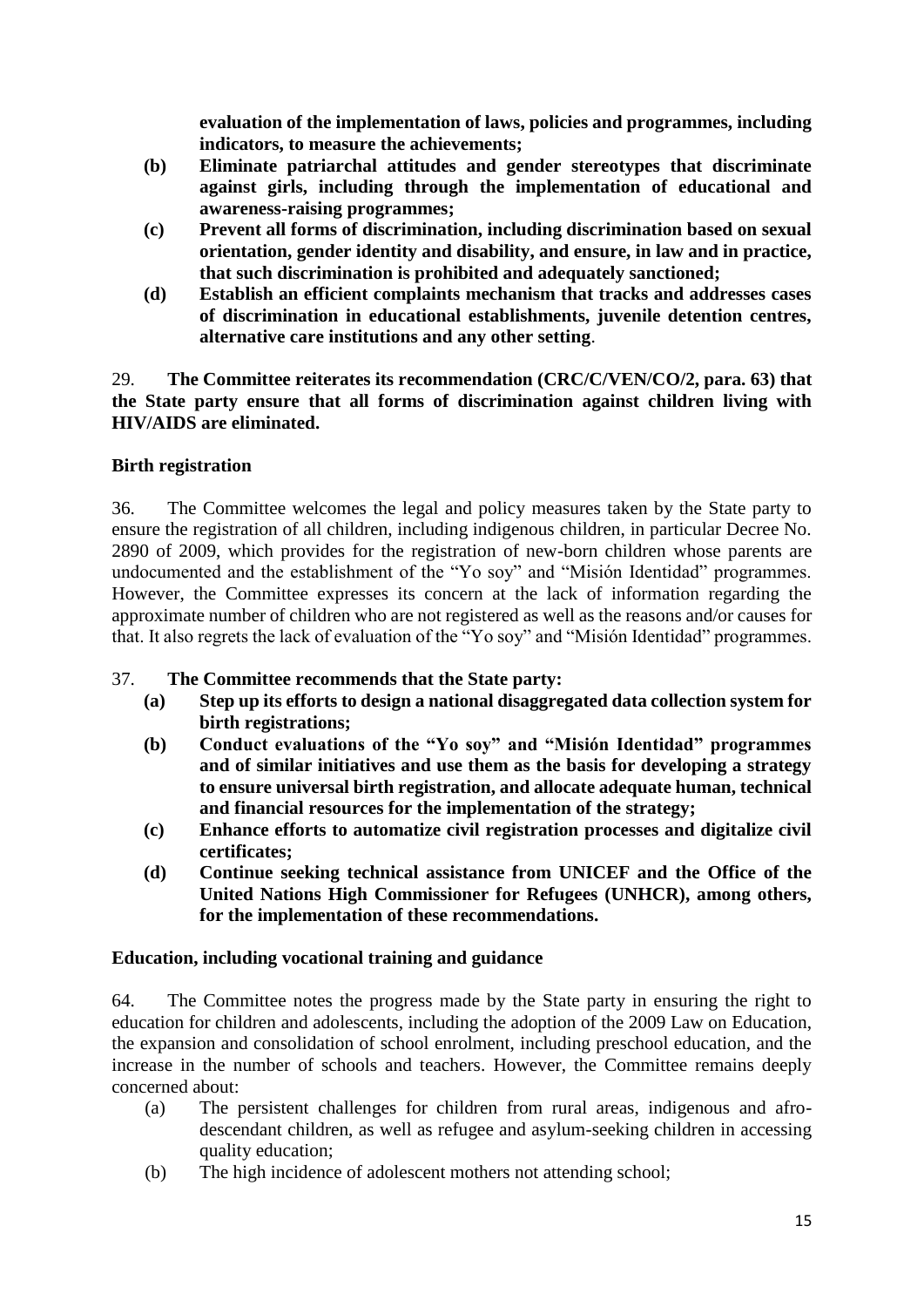(c) The military approach which permeates the educational programmes of regular schools (See CRC/C/OPAC/VEN/1, paras. 22 and 23).

65. **In the light of its general comment No. 1 (2001) on the aims of education, the Committee reiterates its previous recommendations (CRC/C/VEN/CO/2, para. 67) and recommends that the State party:** 

- **(a) Undertake all necessary measures to ensure school enrolment and prevent dropout of children in rural areas, indigenous and Afro-descendant children, children with disabilities, as well as pregnant girls and adolescent mothers;**
- **(b) Facilitate the enrolment of refugee and asylum-seeking children by removing administrative obstacles to their inclusion in the educational system;**
- **(c) Promote the quality of education through the reform of curricula and the introduction of instruction and teaching methods which stimulate the active participation of children;**
- **(d) Strengthen its efforts to provide quality training to teachers;**
- **(e) Include human rights education in the curriculum at all levels;**
- **(f) Ensure that the military approach is eliminated from the curricula of regular schools;**
- **(g) Provide vocational education and training.**

## **Asylum-seeking and refugee children**

68. The Committee is concerned about the lack of information on the number of asylumseeking children in the State party and that the delays in determining refugee status have a negative impact on the enjoyment of rights by asylum-seeking children and their families. The Committee is further concerned about the lack of programmes addressing the particular needs of asylum-seeking and refugee children that have been involved in armed conflicts in neighbouring countries.

## 69. **The Committee recommends that the State party:**

- **(a) Collect disaggregated data on asylum-seeking children;**
- **(b) Ensure that all children and their families in need of international protection receive appropriate and fair treatment at all stages, and that decisions on refugee status are dealt with expeditiously;**
- **(c) Provide adequate assistance and psychosocial support to children who have been involved in armed conflicts abroad;**
- (d) **Consider ratifying the Convention Relating to the Status of Stateless Persons and the Convention on the Reduction of Statelessness**.

# **Human Rights Committee**

## Concluding Observations, 114th session (2015) [CCPR/C/VEN/CO/4](http://tbinternet.ohchr.org/_layouts/treatybodyexternal/Download.aspx?symbolno=CCPR/C/VEN/CO/4&Lang=En)

# **Igualdad de género**

7. El Comité nota con satisfacción las medidas adoptadas por el Estado parte en materia de igualdad de género, incluyendo a nivel legislativo tales como las que se desprenden de las decisiones del Tribunal Supremo de Justicia respecto de los artículos 46 y 57 del Código Civil y 393 del Código Penal. Sin embargo, le preocupan los informes de que aún continúan vigentes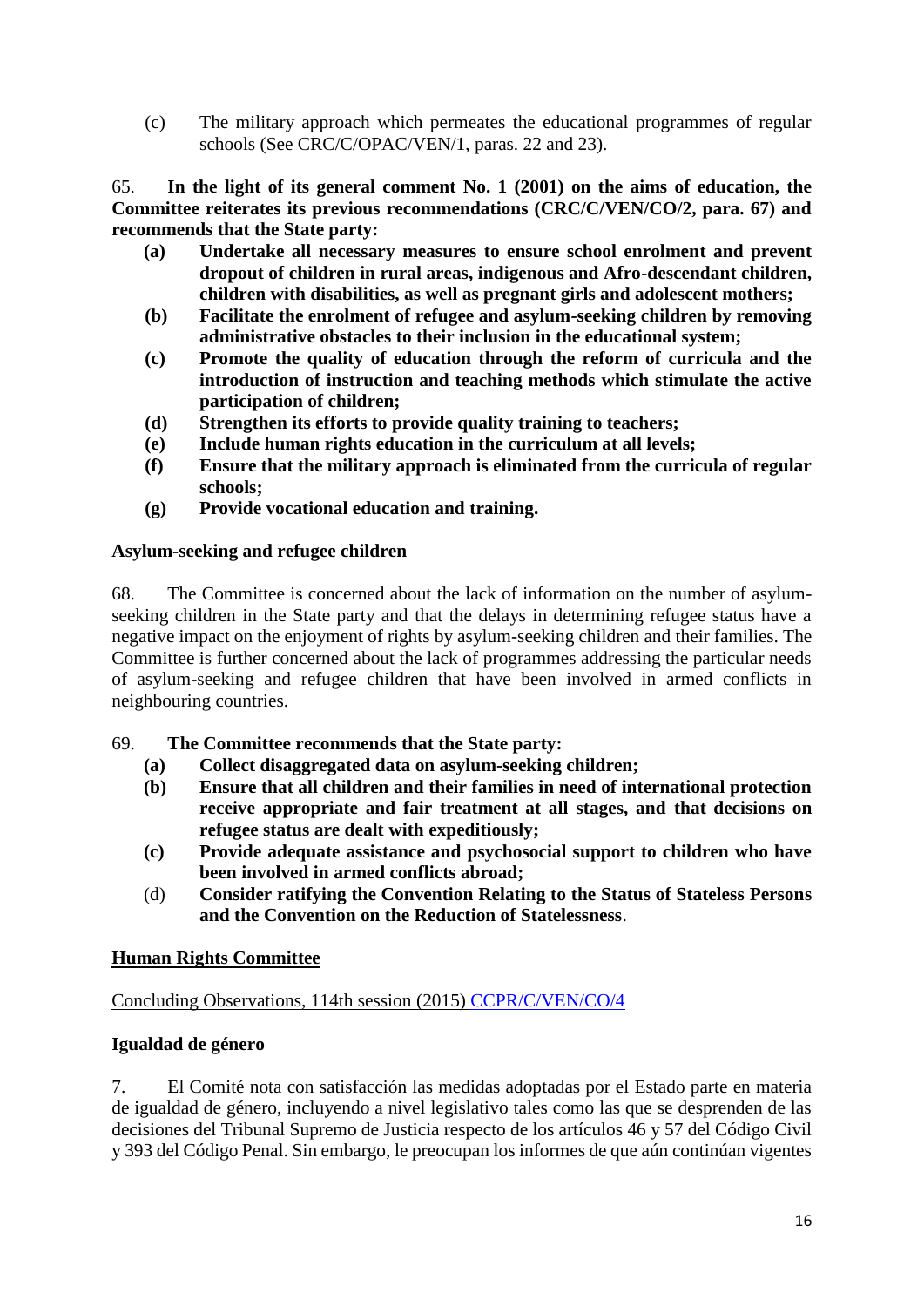disposiciones legislativas que discriminan contra las mujeres, como aquellas contenidas en el Título VIII del Código Penal relativas al adulterio (arts. 2, 3 y 26).

**El Comité recuerda su Observación general Nº 28 (2000) y recomienda que el Estado parte intensifique sus esfuerzos con miras a garantizar la igualdad** *de jure* **y** *de facto* **entre hombres y mujeres en todas las esferas. En particular, le recomienda que adopte las medidas necesarias para garantizar que no persistan disposiciones legales que sean discriminatorias contra la mujer. Asimismo, le recomienda que intensifique sus esfuerzos con miras a eliminar los estereotipos de género sobre el papel y las responsabilidades de los hombres y de las mujeres en la familia y en la sociedad.**

## **Presuntos actos de discriminación y violencia por motivos de orientación sexual o identidad de género**

8. El Comité reconoce la labor de la Defensoría del Pueblo en relación con los derechos de las personas lesbianas, gais, bisexuales, transgénero e intersexuales (LGBTI). Sin embargo, le preocupan las informaciones sobre la discriminación y los actos de violencia, incluyendo asesinatos, que sufren estas personas debido a su orientación sexual o identidad de género (arts. 2, 6, 7 y 26).

**El Estado parte debe redoblar sus esfuerzos para combatir los estereotipos y prejuicios contra las personas LGBTI y garantizar que se prevengan los actos de discriminación y se investiguen, procesen y sancionen con penas apropiadas a quienes sean responsables de los actos de violencia en su contra de manera eficaz. Asimismo, el Estado parte debe examinar la posibilidad de adoptar una legislación amplia e integral de lucha contra la discriminación que la prohíba y prevea una definición que contenga una lista comprensiva de motivos de discriminación, incluyendo la orientación sexual y la identidad de género.**

## **Violencia contra la mujer**

9. El Comité, mientras valora los esfuerzos del Estado parte para combatir la violencia contra la mujer, observa con preocupación los informes que señalan que este fenómeno continúa representando un serio problema (arts. 3, 6 y 7).

**El Estado parte debe redoblar sus esfuerzos para prevenir y combatir todos los actos de violencia contra la mujer e investigar, procesar y sancionar con penas apropiadas a quienes sean responsables de tales actos. Asimismo, debe garantizar que todas las víctimas obtengan sin demora una reparación y medios de protección adecuados, entre otras cosas poniendo a su disposición un número suficiente de casas de abrigo en todo el país.** 

## **Derechos de los pueblos indígenas**

21. El Comité observa con satisfacción el amplio desarrollo normativo en materia de derechos de los pueblos indígenas en el Estado parte, incluyendo el reconocimiento del derecho a ser consultados. Sin embargo, el Comité lamenta no haber recibido suficiente información acerca de la aplicación en la práctica del derecho a la consulta previa en relación con el otorgamiento de licencias de exploración o explotación en sus territorios. Asimismo, mientras toma nota de la información proporcionada por el Estado parte de que se han otorgado títulos